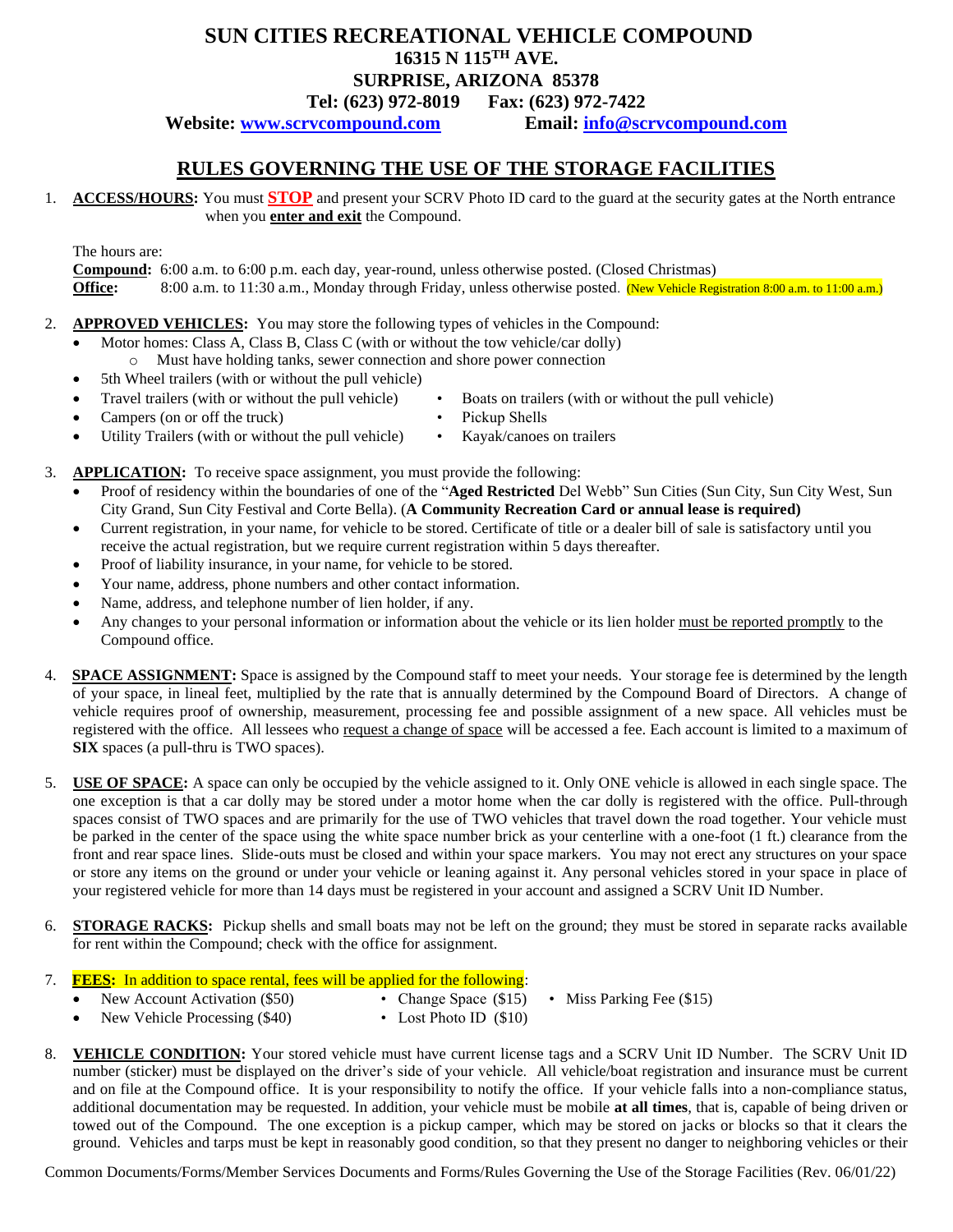owners or litter the Compound. Repairs necessary to comply with this rule MUST BE MADE PROMPTLY BY THE OWNER. If, after 30 days notice the repair has not been made, the Compound will take further action, which may include termination of the storage lease agreement. No FOR SALE signs may be displayed on your stored vehicle.

- 9. **VEHICLE MAINTENANCE:** You may not change oil or any other automotive fluids anywhere in the Compound nor may you dispose of them in the Compound. Disposal of oil, antifreeze and any other petroleum or toxic substance in drains, on the ground, in the trash dumpster or any other place not specially designated is a violation of Federal and State regulation and will be reported to regulators. Violators of this rule are subject to immediate termination of their storage lease agreement, expulsion from the Compound and liability for fines imposed on the Compound due to the governmental violation.
- 10. **MAINTENANCE FACILITIES:** The compound provides (2) dump stations; (2) wash racks and (2) air and water stations onsite so that you can service your vehicle without having to leave the Compound. The careless use of any of these facilities can damage your vehicle and injure you. Please exercise caution and keen judgment when using them because you use them at your own risk. By agreeing to abide by these rules and your storage lease agreement, you indemnify and hold harmless the Compound from any damages or injury you suffer or cause others arising from your use of these stations. This indemnification applies to any additional facilities that we may install in the future.
- 11. **DUMP STATION:** The dump station is the only place you may dispose of gray and black water from vehicle holding tanks and disposal must be through a standard sewer hose. Vehicle washing and maintenance is prohibited at the dump station. **WASH RACKS:** Only wash vehicles at the wash rack. Please dry and wax them elsewhere to make way for others. Do NOT Park your vehicle in the wash rack while waiting for an outside contractor to arrive. AIR AND WATER STATION: Air and water is available for your use at no charge. These facilities must be used properly, and

valves turned off when not in use. The Compound does not supply electrical outlets for your use.

- 12. **TRASH:** The Compound does not provide trash collection. You must keep your space clean and free of trash and debris and other items. This includes wheel covers, tarps, tie downs, etc. Make sure your vehicle is secured when you leave to prevent parts of the vehicle or its contents from being blown from your space, possibly causing damage to other vehicles, and resulting in your liability.
- 13. **PHOTO ID CARD:** Duplication of the photo ID card issued by the Compound may result in termination of the storage lease and expulsion of person and property from the Compound.
- 14. **NO COMMERCIAL USE**: The use of the compound is intended for the personal and recreational use and storage of recreational vehicles owned by the members. Members shall not use the Compound for any business or commercial use of their recreational vehicle(s) such as, but not limited to, the renting, or leasing of the recreational vehicle(s) to third parties or the selling of recreational vehicle(s) by members other than the usual sale of their personal recreational vehicle(s).
- 15. **PHOTOGRAPHY:** For security purposes, personal, commercial, and professional photography is prohibited within the Compound or on its perimeter. Photography for Insurance purposes must be cleared through the office.
- 16. **DRIVING IN THE COMPOUND:** The Compound speed is 5 mph. Your travel in the Compound will be directly to and from your assigned space(s) and the convenience areas only. Stay on designated roadways and convenience areas to avoid damage to space markers and to prevent collisions. Cutting through empty spaces is prohibited. Only street legal vehicles can be driven in the Compound.
- 17. **OUTSIDE CONTRACTORS and GUESTS:** Outside contractors hired by lessee to maintain the stored property, as well as guests that are brought into the Compound by a lessee, shall abide by the RV Storage Lease and the Compound rules and regulations.

● Contractors will be required to register with the Compound and sign an indemnification in favor of the Compound before being permitted to work within the Compound grounds.

● Lessee is required to escort contractors and guests into the Compound, stay with the contractor or guest **at all times** and escort the contractor or guest out of the Compound when work is complete. **Except**, if the contractor is on the Current Outside Contractor list and was issued an SCRV ID card. **Lessee must inform security if leaving in separate vehicles.** 

● Lessee's compound PID card and the Contractor/Guest driver's license will be held until the lessee escorts the contractor or guest out of the compound.

- 18. **CONDUCT:** The Compound is a large area with many large vehicles moving through it at any one time. Therefore, your compliance with these rules and the storage lease is crucial for your safety and that of others. If you engage in any of the following conduct within the Compound, your storage lease may be terminated, and you may be expelled from the Compound:
	- **Violation of these rules or the RV storage lease may result in your PID being confiscated.**
	- Failure to follow instructions of Compound employees and/or Security personnel
	- Treat Compound employees and/or Security personnel rudely or abusively Steal property
	- Interfere with the rights or the safety of other lessees <br> **•** Injure any person
- -
	- Enter or disturb someone's property without their permission Excessive speed
		-
	- **Damage another lessee's property** and the set of the set of the set of the Reckless driving and the Reckless driving

Common Documents/Forms/Member Services Documents and Forms/Rules Governing the Use of the Storage Facilities (Rev. 06/01/22)